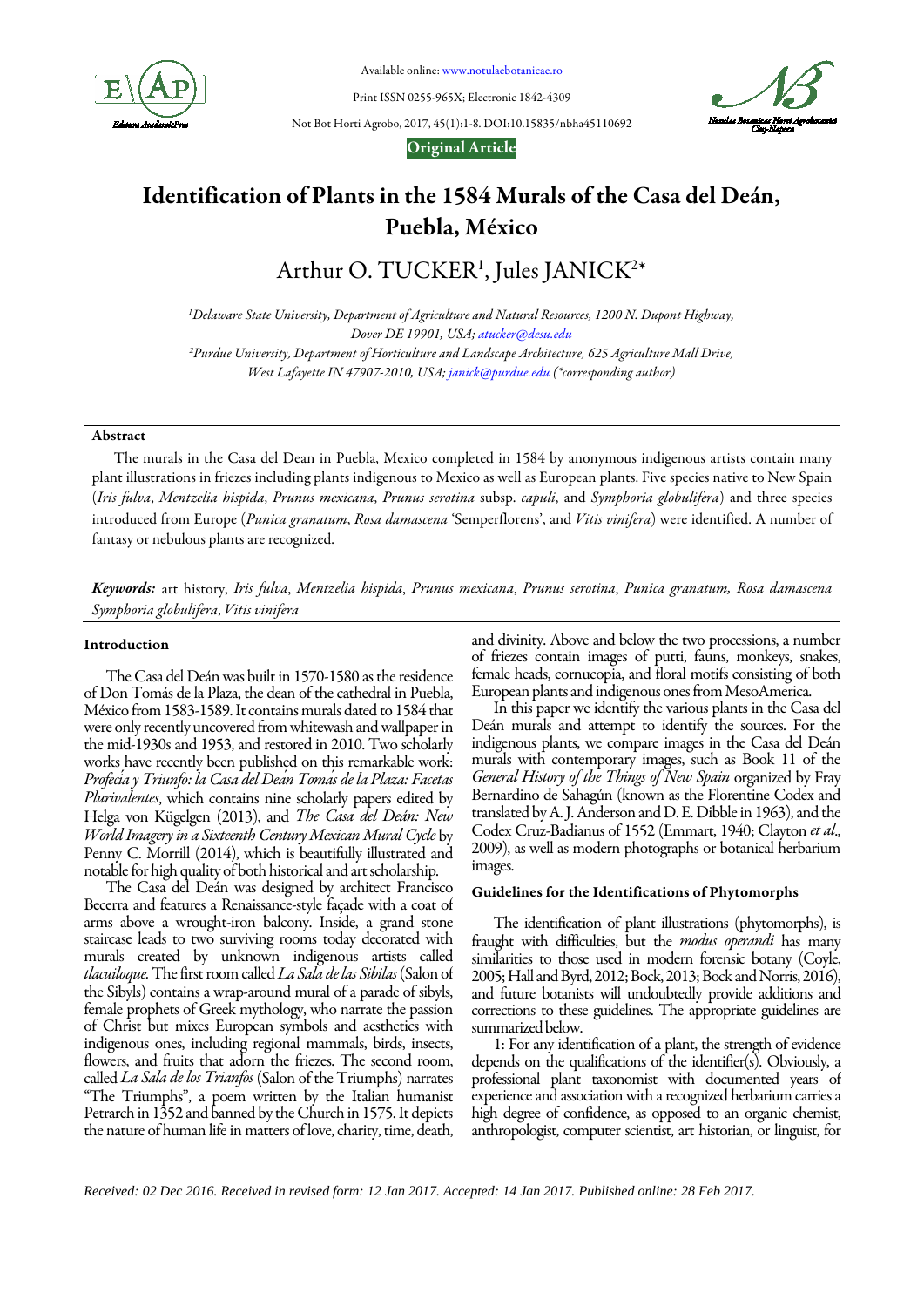example. Furthermore, experience of the identifier with the plants in the geographical area or related taxa lends further support to the identification (Coyle, 2005; Hall and Byrd, 2012; Bock, 2013; Bockand Norris, 2016).

2: Identification of plants, just as with forensic identification of faces or fingerprints, requires pattern recognition. For botanical subjects, this requires recognition of the appropriate plant family, then to genus, and eventually species. Amateurs of botanical identification often reverse this process and try to identify the species first and ignore the patterns of the plant family, usually leading to false identifications (Elpel, 1996).

3: Any attempt at identification must use currently accepted scientific names and the appropriate vocabulary of terms pertinent to plant taxonomy (Harrington and Durrell, 1957; Jackson, 1971). For example, the linear terminal stipule lobe and the uniform pale blue color of flowers of the phytomorph in fol. 9v of the Voynich Codex were keys to the identification of this as *Viola bicolor* of North America, not *V. tricolor* of Eurasia, which has a spatulate terminal stipule lobe and flowers that are tricolored yellow, purple, and white (Tucker and Talbert, 2013; Tucker and Janick, 2016). Identification of *Citrus aurantium* (sour orange) in the Hunt of the Unicorn tapestry, now in the Cloisters of the Metropolitan Museum of Art in Manhattan, was based on the prominent winged petioles and fruit morphology (Janick and Whipkey, 2014).

4: Details of habitat or ecological association may provide evidence to support an identification of a phytomorph. Swollen organs can indicate geophytes native to desert habitats, such as the number of caudiciforms in the Voynich Codex (Tucker and Janick, 2016). The association of limestone rocks on the coast was intersecting evidence for the identification of the rose and sage in the "Blue Bird Fresco" at Knossos (Tucker, 2004).

5: Associated names often provide supporting evidence for the identification of a phytomorph. For example, the Nahuatl name *huihuitz mallotic*, or "full of needles", for fol. 30v and 34r of the Codex Cruz-Badianus fits the abundant hispid trichomes of *Mentzelia hispida* (see below). As another example, the names *nāshtli* for the *Opuntia* sp. of fol. 100r in the Voynich Codex and *māguoey* for the *Agave* sp. in fol. 100r of the Voynich Codex provide intersecting evidence for the identification of these phytomorphs and a key to the decipherment of the language (Tucker and Talbert, 2013).

6: Because of inherent biological variability of plants and differing talents of the artist(s), no identification of a phytomorph can be considered absolute. Rather, degrees of accuracy must be stated, from high to low (Bye and Linares, 2007; Clayton *et al*., 2009). Confidence is based upon high percentages of match with a list of features that agree or do not agree with the identification.

7: All previous attempts at identification from books and refereed publications must be presented and discussed as to accuracy. Similar representations of phytomorphs in other original sources should be cited to bolster the identification, along with any ethnobotanical uses or mythology.

8: Identifications of phytomorphs in a transcultural society such as 16<sup>th</sup> century Nueva España must consider artistic methods of representation pre- and post-Conquest (Bye and Linares, 2007; Clayton *et al*., 2009).

9: Pigments vary in stability, even mineral pigments in European paintings, and the transient nature of vegetablederived pigments in MesoAmerican paintings means that the colors seen today may not be the same colors as originally applied (Anderson, 1963; Reyes Equiguas, 2011; Kerpel, 2014).

10: The purpose and background of the portrayal must be considered. Does this have any mythology associated with it? Are certain diagnostic characteristics emphasized for identification? The portrayal of roses and sage in the Blue Bird Fresco of Knossos may have an allusion to their medicinal values when used together in ancient Greece (Tucker, 2004).

11: Any identifications from restored materials should be not be considered as absolute because of past practices with little or no records of the degree of restoration. In the past, some restorations had more in common with forgery, employing identical or similar techniques, along with pigments and pigments binders by restorers with questionable ability, sometimes even distressing the restoration to agree with the rest of the work. An example is the "Blue Bird Fresco" at Knossos (Tucker, 2004). The one remaining original flower is a tawny pink five-petaled rose, slightly tilted in profile. This fresco was restored with bright pink, full-faced, six-petaled roses, undoubtedly due to the lack of botanical expertise by the restorers. Without the one remaining original rose, we would assume that Minoan artists had no appreciation of plants.

The same principles are pertinent to zoomorphs, or representations of animals, and geomorphs, or representations of minerals.

## Plant Identification

#### *Native Flora of New Spain*

## *Iris fulva* Ker. Gawl. Iridaceae (*yopixochitl/iopisuchitl*), copper iris

The phytomorph portrayed on the bottom friezes of the Sibyls South mural (Figs. 1A, B, C) is variously colored white, red, or white tipped with red. Petals are five, reflexed. The center is raised with what appears as three to four stamens. The subtending calyx is campanulate with acute lobes. Leaves are alternate, sessile, lanceolate, acute.

This is comparable to that of *yopixochitl/iopisuchitl* (Fig. 2D) of pl. 708, Book 11 of the Florentine Codex (Sahagún, 1963), in agreement with Kügelgen (2013). In Sahagún (1963:209), this plant is described as: "[The blossom] is white, striped with colors, extending. It has stamens, it has a pistil; it is like a spindle whorl. Its stalk is like that of the *itztolin*, a small spindle whorl. It grows in the water, as has been said". The phytomorph portrayed and described in the Florentine Codex has five petals, reflexed, on a solitary salverform corolla. Stamens are exserted, three; the pistil resembles a spindle whorl, *i.e.*, doughnut-shaped. The corolla is tubular with subtending campanulate calyx that has acute lobes. Leaves are somewhat equitant, alternate, sessile, ensiform, acute. This is portrayed and described as an emergent aquatic.

Identification of this phytomorph is rendered difficult because of its stylized nature, i.e., botanical characters have been modified in preference to aesthetics. The foliage and habitat are characteristics of the Iridaceae, and while three stamens would be characteristic (rather than four in the murals of the Casa del Deán), six tepals (three standards and three falls) would also be expected; one good fit might be the genus *Iris* Series *Hexagonae*. The best identification that fits most of the characters in this decorative painting might be *Irus* fulva Ker. Gawl., copper iris (Fig. 2E). This species is primarily native from Illinois to the Mississippi Delta, the edge of the ancient Aztec world. Certainly the reddish flowers with six tepals; equitant, ensiform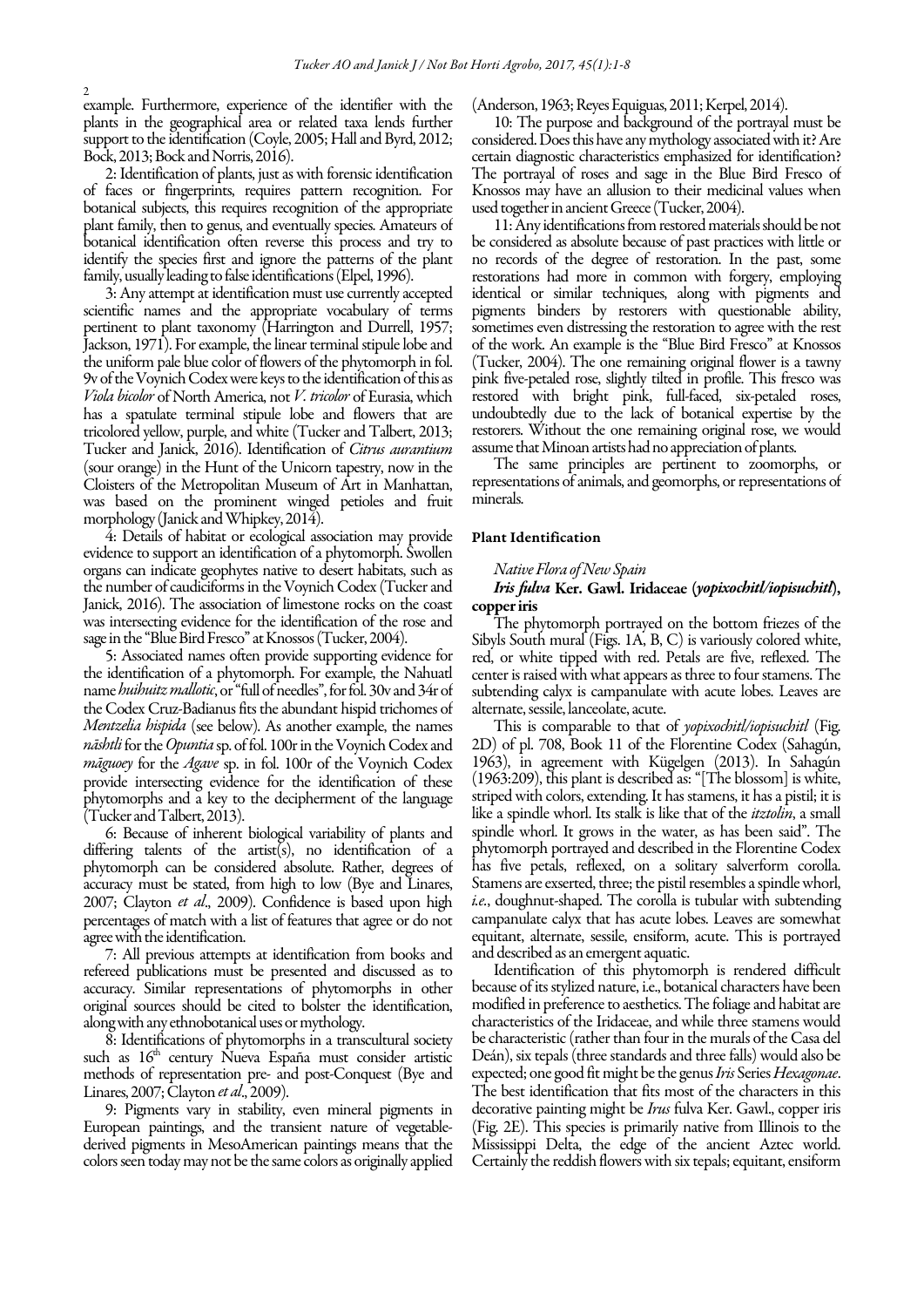

Fig. 1. *Iris fulva*: (A, B, C) lower frieze of Salon of the Sibyls south wall (Morrill, 2014:102, 11, 9); (D) *yopixochitl / iopisuchitl*, of Plate 708 of the Florentine Codex (Sahagún, 1963); (E) contemporary photograph, copper iris, *<http://www.prairiemoon.com/images/D/iris-fulva-copper-iris.jpg>*

leaves; and aquatic habitat match well. This also occurs in a number of colors, most commonly from dark red to almost pink and rarely yellow. Hybridization with the outer Louisiana irises (Series *Hexagonae*, including *I. hexagona* Walter, *I. brevicaulis* Raf., *I. giganticaerulea* Small, and *I. nelsonii* Randolph) produces a hybrid complex with a full range of colors that include blue.

#### *Mentzelia hispida* Willd., Loasaceae (acuilloxochitl / acuillosuchitl / acujllosuchitl), blazing star

The phytomorph portrayed in profile on the bottom frieze of the Salon of the Sibyls west mural shows six flowers with three whitish petals visible in profile, two to four exserted



Fig. 2. *Mentzelia hispida*: (A) bottom frieze in Salon of the Sibyls west wall (Morrill, 2014:96); (B) bottom frieze Salon of the Sibyls north mural (Morrill, 2014:119); (C) *huihuitz mallotic,* of fol. 30v, 34r of the Codex Cruz-Badianus (Emmart, 1940); (D) Hooker (1832); (E) bottom frieze of the Salon of the Sibyls north mural (P. Morrill, private communication, 2015); (F) *acuilloxochitl*, plate 696 of the Florentine Codex (Sahagún, 1963)

stamens, and subtending campanulate calyces (Fig. 2A). Leaves are alternate, sessile, linear, acute. Two curving stems of the same plant (circled) with the same characteristics (Fig. 2B) are shown in a complex urn from a frieze in the north wall. The flowers and leaves of these two phytomorphs are extremely close to *huihuitz mallotic* (full of needles) (Fig. 2C) of fol. 34r of the Codex Cruz-Badianus (Clayton *et al*., 2009; Emmart, 1940: plate 59). The Cruz-Badianus image shows flowers with a yellow corolla, two to four prominent exserted stamens, subtending calyx and leaves are petiolate to sessile, linear, acute. The yellow petals show a red edge, suggesting that the flowers are picotee (edges of a different color).

This phytomorph in the Codex Cruz-Badianus has been previously identified as *Mentzelia hispida* Willd., Loasaceae (Reko, 1947; Díaz, 1976; Linares and Bye, 2013), known as blazing star or *pega-ropa*. An engraving of *Mentzelia hispida* (Fig. 1D) by Hooker (1832) is similar to these phytomorphs. In nature, flowers of *Mentzelia* hispida rarely show distinct picotees, but often the petalsare turned on the edge (especially with maturity), giving the impression of a different color with the reflectance of light. This species is coated with balsamicscented hispid trichomes that are capable of embedding and fastening to the skin of bats, with their ultimate demise (Rojas-Martínezet *et al*., 2010).

Another phytomorph on the bottom frieze of the Sibyls north mural drawn under an arch (Fig. 2E), shows flowers in full face with four picotee petals, a prominent center and, four protruding sepals, and leaves that are alternate, sessile, linear,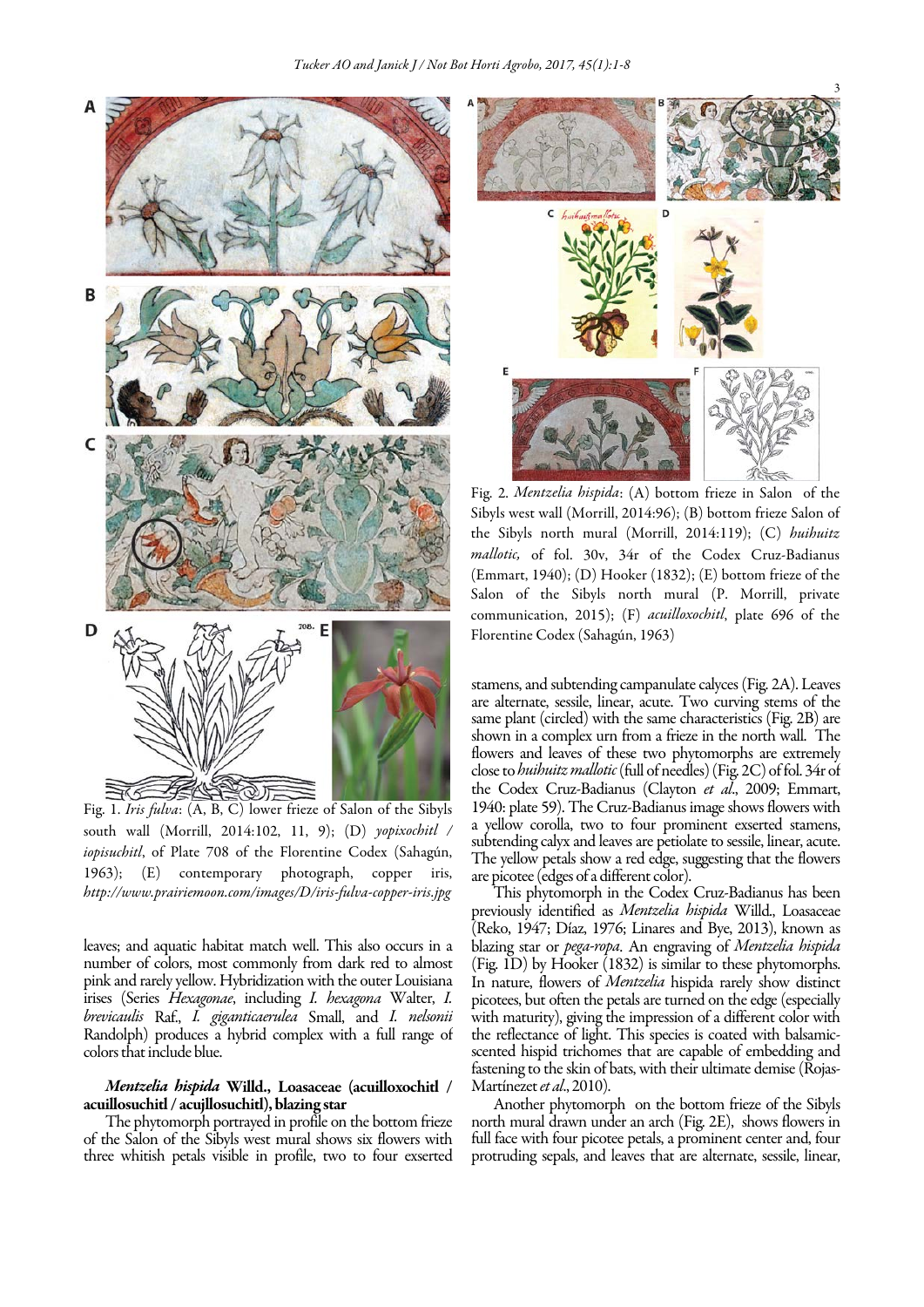

Fig. 3. *Prunus mexicana,* fruit of Mexican plum, from Salon of the Sibyls mural: (A) bottom frieze, south wall; (B) bottom frieze, west wall (Morrill, 2014:9, 96)

acute. Stamens, however, are not indicated. One flower bud in profile, is similar to the one of Fig. 2A. Morrill (2014:102) notes that many of the flowers of the murals derive from the Florentine Codex of Sahagún (1963) and indeed, Fig. 2E resembles the *acujllosuchitl* (Fig. 2F) on plate 696 on Book 11 (Earthly Things) of the Florentine Codex. This identification is in agreement with Kügelgen (2013:438). However, while the Sahagún image has a suggestion of picotee flowers, the petal number of Fig. 1 is only 4 and no stamens are indicated. *Mentzelia hispida* typically has five petals (Fig. 1E). Perhaps another species of *Mentzelia* is involved or the artist took decorative liberties. In the Florentine Codex (Sahagún, 1963:206-207), *acuilozochitl* is described as follows: "The name of the stalk and of the blossom is *acuilloxochitl.* The stalks are long and thin, straight, slender, embracing. It is one which embraces. Its foliage is slender. It has a mother, becomes a mother, can be a mother. The name of its blossom is *acuiloxochitl* [or] *cuilloxochitl.* It is interspersed white and yellow. It has only a single blossom. It is of strong aroma; its aroma, its perfume, is very powerful. It is like the *tlacopatli*  [*Aristolochia* sp. (Farfán and Elferink, 2010) or *A. anguicida* Jacq. (*A. mexicana* Willd.) (Díaz, 1976; Ocaranza, 2011) or *A. subclausa* S. Watson (Díaz, 1976)]. It tears one's nose, penetrates one's nose. It has a pistil; it has a pistil like the *izquixochitl* [*Bourreria huanita* (Lex.) Hemsl. (Díaz, 1976; Alcántara Rojas, 2008) or *B. litoralis* D. A. Sm.]. It has an aroma, a perfume, a pleasing odor. It scent is dense; it insinuates itself; it embraces; it continues embracing, encircling; it continually spreads in circles. [Its blossoms] spread bursting, blossoming. It stands spreading an aroma, raining [blossoms. The branches] each lie bent". In conclusion, the three phytomorphs illustrated in Fig. 1A, B, F from the Casa del Deán mural are identified as species of *Mentzelia*, and A and B are clearly *Mentzelia hispida*.

## *Prunus mexicana* S. Watson, Rosaceae, Mexican plum

The phytomorph on the bottom frieze of the Sibyls south and west murals (Fig. 3A, B) has bluish to reddish fruits on a petiole. Leaves are lanceolate to ovate, serrate to heavily crenate,



Fig. 4. *Prunus serotina*, fruit of Capulin cherry, in the lower frieze, Salon of the Sibyls west wall (Morrill, 2014:96)

acute. This matches very well with the Mexican plum (*Prunus mexicana*), which, along with the capuli cherry was served at Aztec banquets (Standley, 1920-1926; Dunmire, 2004). Curiously, the bird feeding on the Mexican plum resembles the crested caracara, *Caracara cheriway* (Jacquin, 1784), from the reddish crested head, hooked beak, long white neck, and arrangement of the remaining blackish feathers (Peterson and Chalif, 1973). Sometimes considered conspecific with the crested caracara. *Caracara plancus*(J. F. Miller, 1777), this large, long-legged dark bird of prey is a carnivore, not an herbivore. However, this bird was held in high esteem and was the inspiration for the "sacred eagle" depicted in many pre-Columbian Mexican codices (González Block, 2004).

## *Prunus serotina* Ehrh. subsp. *capuli* (Cav. ex Spreng.) McVaugh, Rosaceae, Capulin cherry

The phytomorph on the bottom frieze of Sibyls West (Fig. 4) has aggregated fruits with a nearby deeply lobed leaf. This matches reasonably well with the capulin cherry [*Prunus serotina* Ehrh. subsp. *capuli* (Cav. Ex Spreng.) McVaugh] (Standley, 1920-1926)}.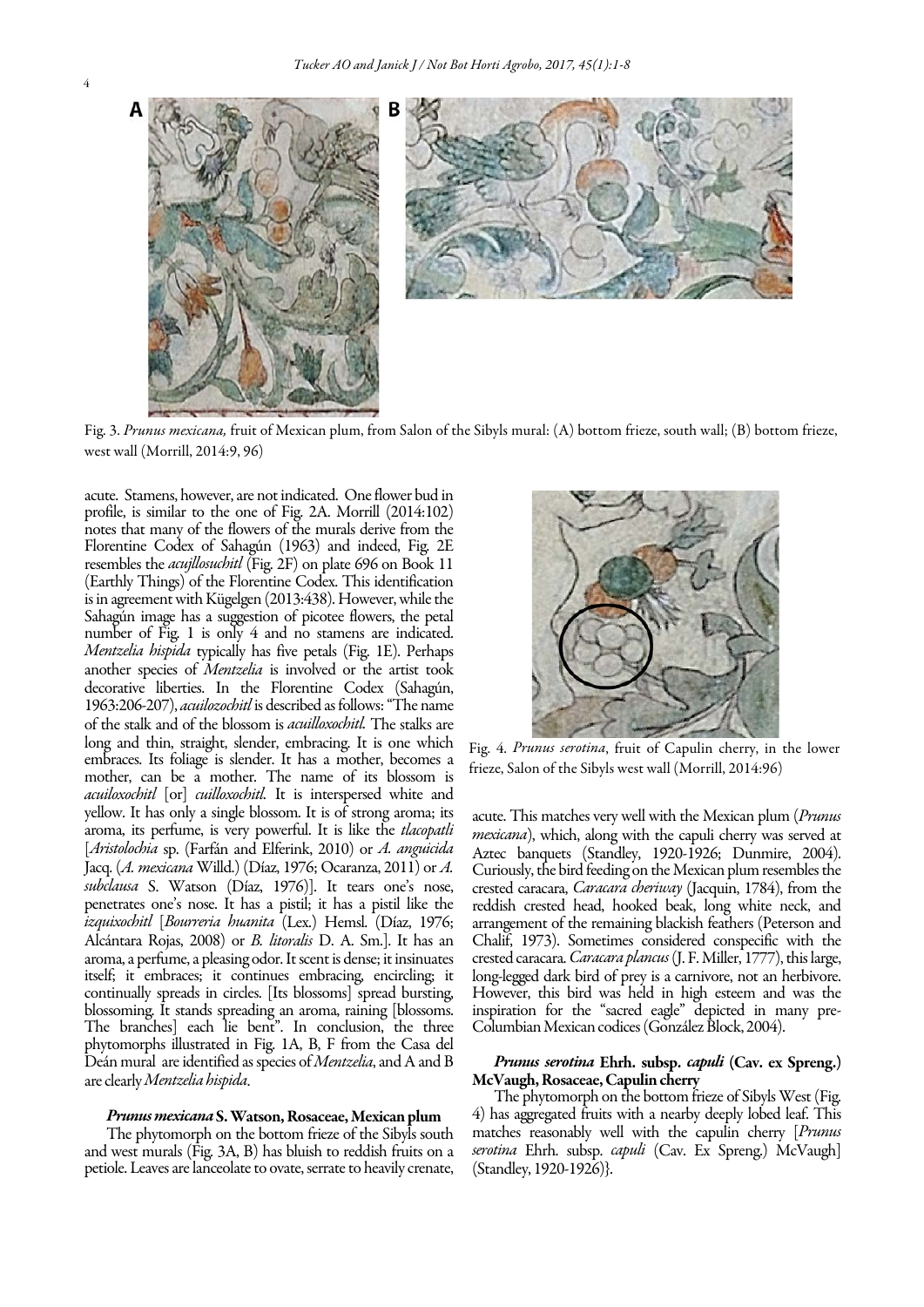The capulin cherry is also illustrated and/or named: *capollaxipehualli* (barkless cherry tree) in fol. 43v of the Codex Cruz-Badianus (Reko, 1947; Clayton *et al*., 2009), *capulxihuitl/capulin/capoli/capolin* (capulin plant, cherry tree) in fol. 31r of the Codex Cruz-Badianus (Emmart, 1940: pl. 53; Clayton *et al*., 2009), pl. 425/p. 121 of the Florentine Codex (Sahagún, 1963), p. 95 of Hernández *et al.* (1651) and p. 902 Hernández (1942-1946) (Ortiz de Montellano, 1990;



Fig. 5. *Symphonia globulifera* (boarwood): (A) lower frieze from the Salon of Sibyls mural, north wall (Morrill, 2014:119); (B) lower frieze, south wall (Morrill, 2014:101); (C) contemporary photograph

Ocaranza, 2011), *elocapolin* (tender-ear-of-maize cherry) in fol. 47v of the Codex Cruz-Badianus (Reko, 1947; Díaz, 1976; Clayton *et al.*, 2009; Linares and Bye, 2013).

#### *Symphonia globulifera* L. f., Clusiaceae, boarwood

An unknown phytomorph is shown on the bottom frieze of Sibyls north mural (Fig. 5A). It has apparently trifurcated pistillate parts and globular petals colored red and blue. Three palmate leaflets with acute tips are present, along with buds that have deeply cut prominent calyces, edges crenate. This is repeated on the bottom frieze Sibyls south (Fig. 5B). The petals are red, picotee with white edging. This is stylized in execution, but the botanical characters match the Clusiaceae, most probably boarwood, *Symphonia globulifera* (Fig. 5C). This is native to Africa, Mexico, and South America. This is not *Quararibea funebris* (La Llave) Vischer, contrary to Gruzinski (2002) and Kügelgen (2013) because the botanical characters cited above do not match those of the Malvaceae.

#### *European Flora*

The many examples of European flora at the Casa del Deán indicate that the artist relied on existing European woodcuts, engravings, and publications. This source of imagery is similar to the frieze drawings to the mural in Cholulu, which also shows floral motifs (Morrill, 2014:133-134).

## *Punica granatum*L., Lythraceae, pomegranate

The phytomorph portrayed on the upper frieze of the Sibyls north (Fig.  $6$ ) is a fruit, shown both in the immature state (lower left,) and fully ripened and bursting (bottom right), is undoubtedly the pomegranate, *Punica granatum*, Lythraceae, called *granado* in Spanish (Standley, 1920-1926; Holland *et al*., 2009). This was introduced as early as the 1530s into Mexico from Spain (Dunmire, 2004). Pomegranates are also illustrated in the garden murals of Malinalco (Peterson, 1993).

The pomegranate has been cultivated in the Holy Land for 5,000 years, often for medicinal purposes, and there are many references to in the Old Testament (Goor and Nurock, 1968; Janick, 2007). Keister (2004) wrote: "The pomegranate was particularly revered in Judea, where it was permitted to decorate the Ark of the Covenant. Also known as the "holy apple", a representative of God's commandments, the pomegranate was depicted on priests' clothing". Baumann (1993) wrote: "The fruit of the pomegranate (*Punica granatum*), having its husk filled with numerous fleshy seeds, became a symbol of fertility and life for the early Greeks, and was venerated in the cult of Hera, mother of gods, protectress of marriage and childbirth… The significance of the pomegranate as a symbol of fecundity is confirmed by the legend of the abduction of Persephone, who was associated with fertility… It had the same repute among the Jews and other peoples of the Near and Middle East".

Thus, while explicitly not mentioned in the New Testament, the pomegranate in European symbolism has long been considered a symbol of fertility, while burst open, the "crowned apple", reveals its many seeds to represents hope and rebirth" (Heilmeyer, 2001). Lehner and Lehner (1962) wrote: "At Oriental weddings, seeds of the pomegranate were offered to the guests and, when the newly-weds entered their bedchamber, pomegranates were thrown to the floor and the bursting fruits strewed their seeds all over the room, signifying that the marriage should be happy and blessed with many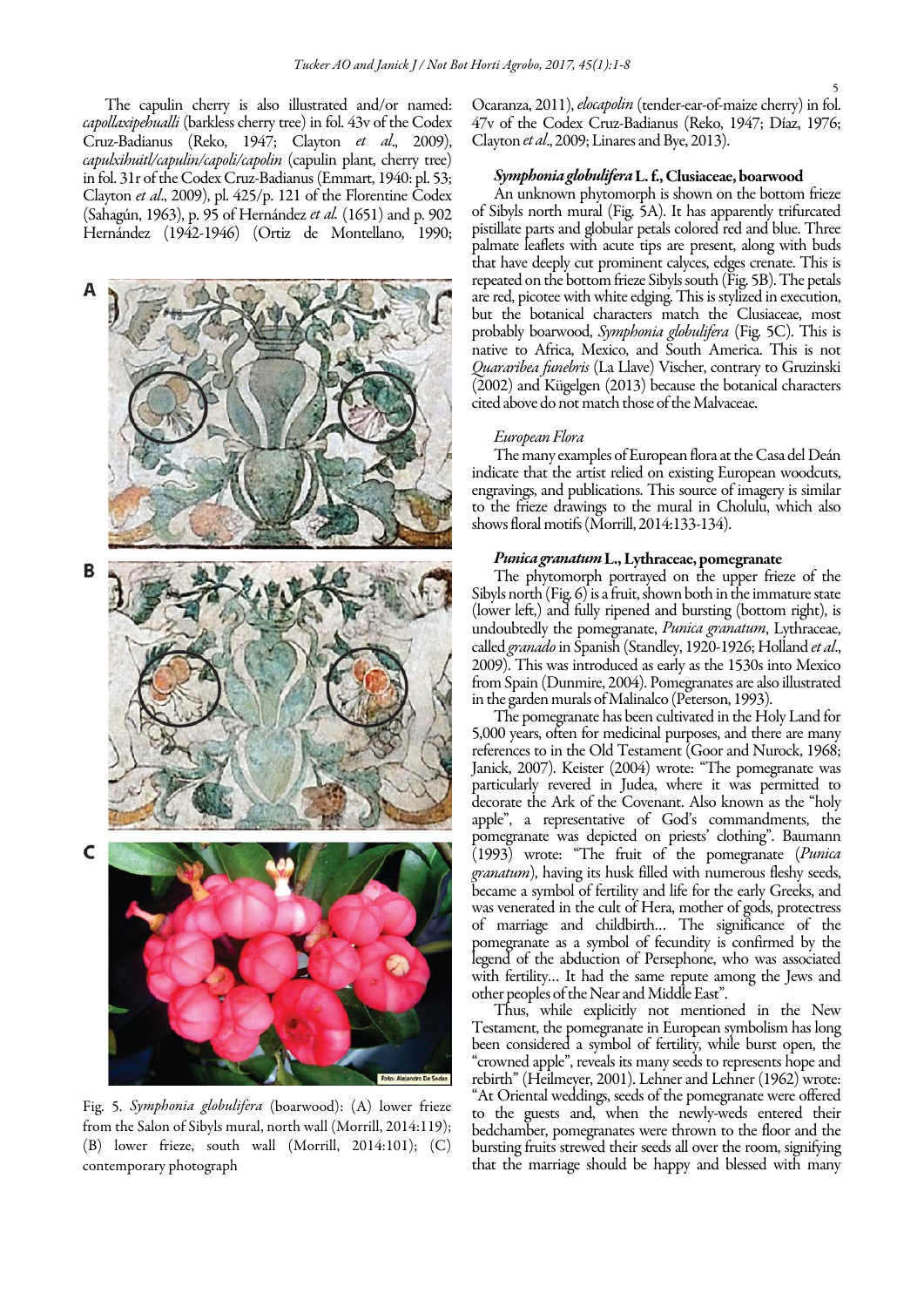children. When the Moors conquered Spain about 800 C.E., they introduced the pomegranate to the Iberian peninsula and the fruit became the emblem of Granada, whose name was derived from it. Catherine of Aragon (1485-1536), the first wife of Henry VIII, wore the Spanish emblem of the pomegranate, and the Oriental fruit became the badge of their daughter, Mary Tudor (1516-1558), Queen of England".The blossoms of the pomegranate later became the so-called "squash blossoms" of Navajo silver jewelry.

#### *Rosa damascena* Herm. 'Semperflorens', Rosaceae, the autumn damask rose

The phytomorph portrayed in the bottom frieze of the south wall of the Triumph of Death mural (Fig. 7) is undoubtedly a rose. The fully double nature and pale red color matches most closely with the Autumn damask rose, *Rosa vinifera* 'Semperflorens' of the Rosaceae. This cultivar is one of the primary candidates for the so-called *Rosa de Castilla*, introduced by the Spanish to Mexico and California (Bowman, 1947). A similar rose is illustrated in the garden murals of Malinalco (Peterson, 1993). This identification is corroborated by the remarks of Fray Toribio de Motolinía (Motolinia, 1951): "All the arches were covered with roses and flowers in different colors and shapes. It was figured that each arch had a *carga* and a half of roses (the *carga* of the Indians is understood). Adding to these the roses that were in the chapels, on the triumphal arches, and on the sixty-six other small arches, together with those that the people had on their person and in their hands, the total amount of flowers was two thousand *cargas.* About a fifth of the flowers seemed to be carnations. These came from Castile and have multiplied incredibly. The bushes are much larger than in Spain and they bear flowers all year around".

Heilmeyer (2001) wrote that the rose "came to be dedicated to the Virgin Mary, and *Rosa mystica* became Mary herself. Red roses symbolized Mary's suffering, white roses her joy; and virgins devoted to God were given the name Rose". Fisher (2011) further wrote: "All white roses signified purity, and Dante greatly enhanced their mystic status in a famous passage likening heaven to a white rose, with the blessed enthroned in tiers of petals adoring God at the golden centre. Further rose symbolism accrued, the great cathedrals of northern Europe incorporated monumental stained-glass windows in circular patterns known as rose windows. A golden rose represented the Catholic Church and (in the manner of a



Fig. 6. *Punica granatum*, pomegranate, from the Salon of Sibyls mural north wall: young whole fruit in lower left, bursting mature fruit in lower right (Morrill, 2014:101)



Fig. 7. *Rosa damascena* 'Semperflorens', rose of Castile or autumn damask rose, from the Triumph of Death mural, lower frieze, south wall (Morrill, 2014:131)



Fig. 8. *Vitis vinifera,* fruit of European grape, from the Salon of the Sibyls mural, upper frieze (Morrill, 2014:101)

golden globe) was the highest honour conferred by the Pope. The five petals of a single rose came to represent Christ's wounds, the prickles his crown of thorns, red his redeeming blood. In religious paintings red and white roses were often seen together and, taking the green leaves into account, the colours might also stand for the three virtues, faith (white), hope (green), and love (red), a colour symbolism which again had no less an authority than Dante in the *Divine Comedy*".

#### *Vitis vinifera*L., Vitaceae, grape (*uva, vid*)

Grapes may be portrayed in the upper frieze of the Salon of the Sibyls, South wall (Fig. 8). An alternative hypothesis is that these are Capulin cherries, but the somewhat fanciful subtending leaves are not those of a *Prunus* sp. and might be interpreted as *Vitis* sp.-like. Grapes (*Vitis vinifera* L., Vitaceae) were introduced into Mexico at least by 1529 but did not do well outside of Puebla because of the climate (Dunmire, 2004). Standley (1920-1926) wrote: "European grapes… are said to have been introduced into Mexico about 1522 and their culture upon a large scale was begun at once, especially for the purpose of making wine. During at least a portion of the Spanish occupation, however, the manufacture of wine was prohibited by the Spanish Government, for the protection of the wine industry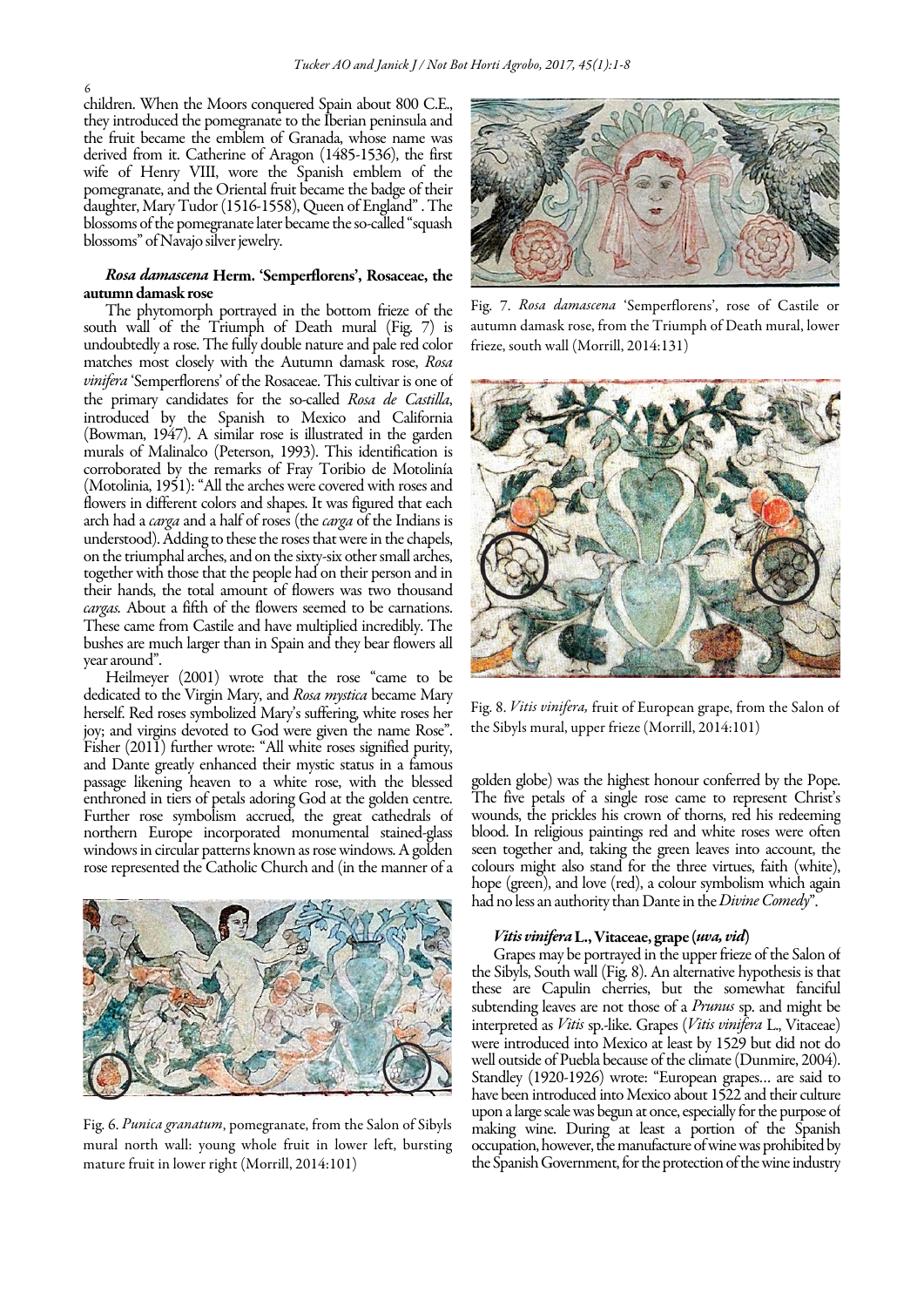

Fig. 9. Examples of "fantasy" or nebulous flowers from friezes in the Casa de Deán mural (Morrill, 2014): (A) flower from bottom frieze north wall, Salon of the Sibyls (p.119) with petals that resemble *Phymosia umbellata* (Cav.) Kearny, Malvaceae but with cruciate pistil and stamens to create a fantasy flower (*see uitztecolxochitl* of Plate 688 of Sahagún (1963); (B) another example of cruciate pistils, *see* Fig. 1B above; this has been previously identified as *poyomatli* (Morrill, 2014:252, footnote 14); (C) flower from Triumphs of Death, lower frieze, southeast corner (p.131,154); (D) fruit resembling cross section of capsicum pepper. lower frieze attached to "floral dragon", south wall, Triumphs of Death (p.9) (Morrill, 2014:9); (E) six-petaled picotee, red flower in Salon of the Sibyls mural in bottom frieze north wall (p. 119)

of Spain. Clavigero states that the vineyards were established in Baja California by the Jesuits, and that the grapes were more successful there than any other fruit except figs". Grapes are also illustrated in the garden murals of Malinalco (Peterson, 1993). Grapevines (*vid*) have been an ancient Biblical symbol of peace and plenty and under Constantine became a symbol of the Christian Faith (Ferguson, 1961; Lehner and Lehner, 1960).

#### *Fantasy Flora and Nebulous Plants*

Some phytomorphs parceled as bits and pieces in Europeaninspired flourishes cannot be accurately identified with naturally occurring materials (Fig. 9). Some plant illustrations, obviously done more for aesthetics than botanical accuracy, are also a conundrum. For example, there is a cross section of what appears to be capsule (Fig. 9D), possibly inspired by the capsicum pepper, *Capsicum annuum*L. in three locations attached to a dragon head, referred to as a "floral dragon" by Morrill (2014:101). She observes that this floral dragon is very similar to one in a frieze in a cloister of San Gabriel, Cholula.

## Conclusions

We have identified five species native to New Spain (*Iris fulva*, *Mentzelia hispida*, *Prunus mexicana*, *Prunus serotina* subsp. *capuli*, and *Symphoria globulifera*) and three species introduced from Europe (*Punica granatum*, *Rosa damascena*

'Semperflorens', and *Vitis vinifera*). The combination of indigenous and European elements indicate that the artist must have been aware of both native and introduced species. The inclusion of some rather obscure specie indigenous to Mexico indicates association or familiarity with a botanic garden in in Tenochtitlan, Chapultepec, Iztapalapa, el Peñon, and Huaztepec (Morelos). Sadly, only the elaborate stone pools and waterways remain in the botanic garden of Huaztepbec, originally constructed for the many concubines of the Poet King of Tezcoco.

#### Acknowledgements

We thank Dr. Penny Morrill for her valuable suggestions and Anna L. Whipkey for her assistance with the figures.

## References

- Alcántara Rojas B (2008). *Nepapan Xochitl:* The power of flowers in the works of Sahagún. In: Waldman LA (Ed). Colors between two worlds: The *Florentine Codex*of Bernardino de Sahagún. Villa I Tatti, Florence pp 106-431.
- Anderson AJO (1963). Materiales colorantes prehispanicos. Estudio de Cultura Náhuatl (UNAM Instituto de Investigaciones Históricas, Mexico) 4:73-83.